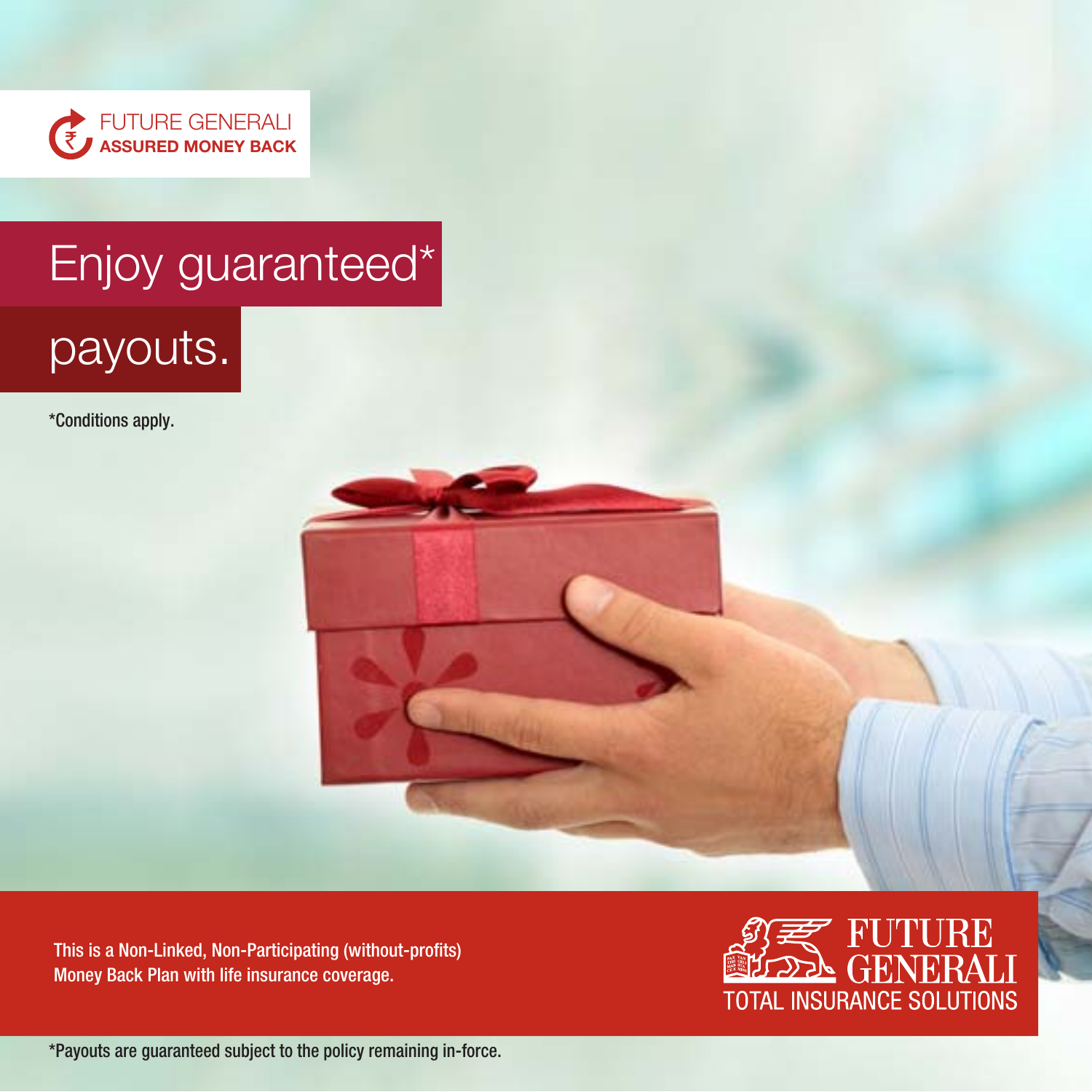Presenting, Future Generali Assured Money Back Plan, a life insurance plan which ensures that your financial security is guaranteed.

This Life Insurance plan offers great flexibility by allowing you to choose between 4 policy terms so that you can choose the one which bests suits your financial needs based on your current age.

So whether it is a planned expenditure to fulfill a milestone, an additional income, retirement planning or even an investable surplus for your business that you are looking for, go ahead and be assured of receiving your money back under this Life Insurance Plan.

## **UNIQUE PRODUCT BENEFITS**

#### **Plan options** *<u>L*</u> to choose from

Depending on your needs, you can opt to receive survival benefits as per the following options, however, premium will vary depending upon the choice of option:

**OPTION A** Receive 10% of Sum Assured every year for 9 years and 110% of Sum

Assured on Maturity

#### **OPTION B**

Receive 10% of Sum Assured every year for 4 years and 160% of Sum Assured on Maturity



**Payment Term Payment Term Life Cover COVE Tax Benefits** Choose to pay premiums for 5, 7, 10 or 12 years

considering you future financial requirement and liabilities



You get an insurance coverage. This means, in case of your unfortunate demise, your nominee will receive the insurance coverage amount called the Death Sum Assured



Under section 80 C and 10 (10 D) may be available as applicable. Tax Benefits are subject to change in law from time to time

# Member proposal form 11 Dec 2017

- **HOW DOES IT WORK?** Step 1 Choose the amount of insurance cover and product option you desire under this policy
	- Step 2 Choose the term of your policy i.e. decide the number of years for which you wish to pay the premium i.e. 5/7/10 or 12 years
	- Step 3 Our sales representative will help you calculate your premium and provide you a customized benefit illustration
	- Step 4 Get ready to receive assured money backs after the completion of your premium payment period

# **PLAN SUMMARY**

| <b>PARAMETER</b>                                                | <b>CRITERION</b>                                                                                                                 |
|-----------------------------------------------------------------|----------------------------------------------------------------------------------------------------------------------------------|
| Entry Age (Age mentioned refers)<br>to age as on last birthday) | Minimum: 18 years<br>Maximum: 55 years                                                                                           |
| <b>Policy Term</b>                                              | • Option A: 15, 17, 20 & 22 years<br>• Option B: 10, 12, 15 & 17 years                                                           |
| <b>Premium Payment Term</b>                                     | $\cdot$ Option A<br>Policy Term less 10 years. i.e. 5, 7, 10 & 12 years for<br>Policy Term of 15, 17, 20 & 22 years respectively |
|                                                                 | $\cdot$ Option B:<br>Policy Term less 5 years. i.e. 5, 7, 10 & 12 years for<br>Policy Term of 10, 12, 15 & 17 years respectively |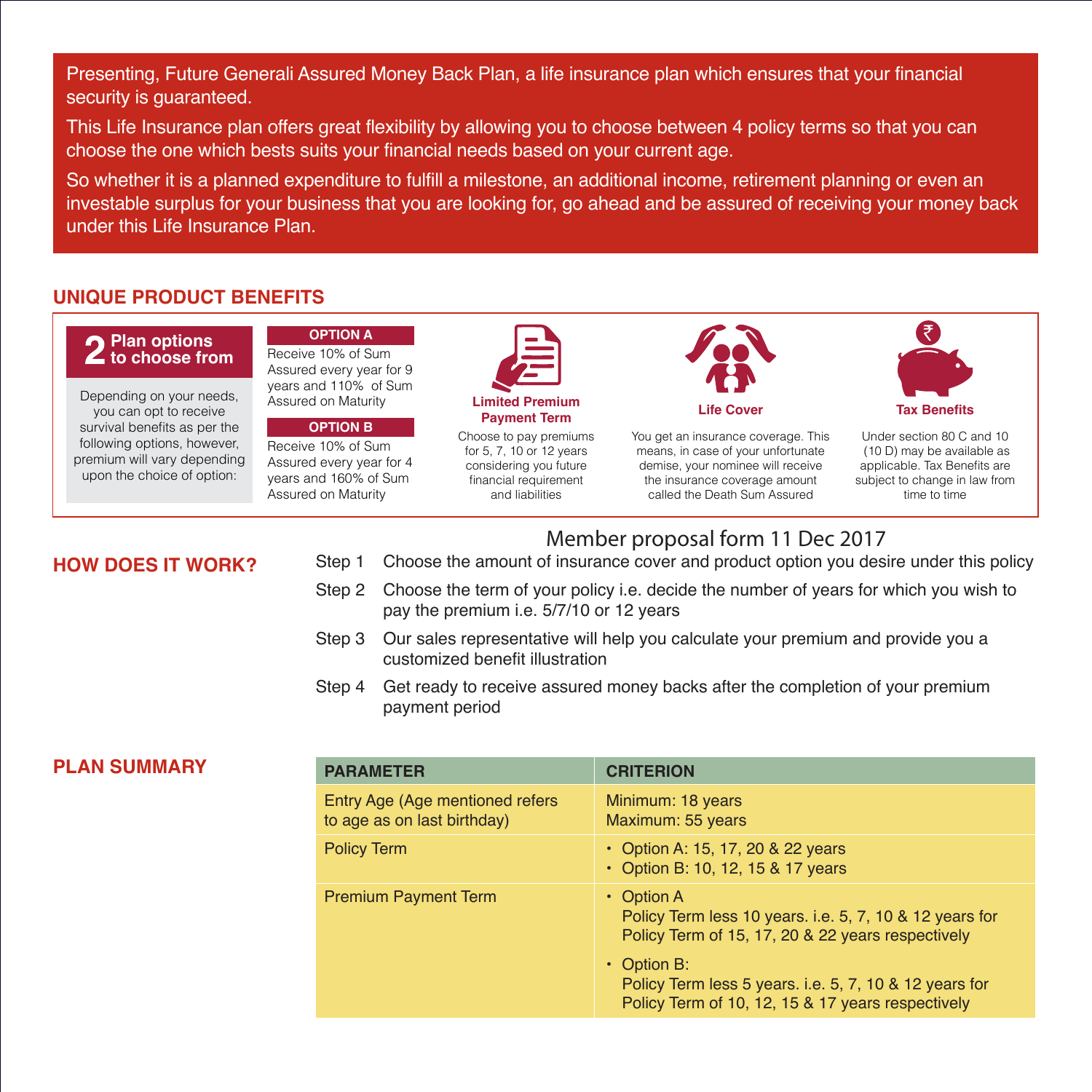| <b>PARAMETER</b>                 | <b>CRITERION</b>                                                                                                                                                                                                                                                                                                              |
|----------------------------------|-------------------------------------------------------------------------------------------------------------------------------------------------------------------------------------------------------------------------------------------------------------------------------------------------------------------------------|
| Annualised Premium (Minimum)     | Minimum: ₹18,000<br>Maximum: No limit<br>The minimum premium is exclusive of any taxes, modal<br>factor and extra premium                                                                                                                                                                                                     |
| <b>Sum Assured</b>               | Your Sum Assured will depend on your choice of Policy<br>Term, Premium and your age                                                                                                                                                                                                                                           |
|                                  | Minimum Sum Assured:<br>Option A - ₹58,215 ; Option B - ₹49,425                                                                                                                                                                                                                                                               |
|                                  | Maximum Sum Assured:<br>No limit, subject to board approved underwriting policy                                                                                                                                                                                                                                               |
| <b>Premium Payment Frequency</b> | Monthly, Quarterly, Half yearly and Annual Premium<br>Payment Modes are available under the plan<br>• Half-yearly Premium - 52% of annual premium<br>• Quarterly Premium - 26.5% of annual premium<br>• Monthly Premium - 8.83% of annual premium<br>Monthly premiums can only be paid by<br>Electronic Clearing System (ECS) |

# **WHAT ARE YOUR BENEFITS?**

#### **Let us illustrate the benefits with an example:**

Kumar, a 30 year old male, has opted for a Sum Assured of ₹5,00,000. He chooses premium paying term of 10 years. He will have to pays `56,805 (excluding taxes, rider premium, and extra premium if any) as annual premium if he chooses Option A and `67,864 (excluding taxes, rider premium, and extra premium if any) as annual premium if he chooses Option B. He will receive a total benefit of ₹10,00,000 during the policy term, subject to his survival till the end of Policy Term.

# **1. Survival and Maturity Benefit**



#### **a. Option A**

 If Kumar has paid all his due premiums, he will receive 90% of Sum Assured as Survival Benefits and additional 110% of the Sum Assured as Maturity Benefit. Let us explain how…

 As per the plan, after Kumar completes paying all his due premiums for 10 years, he will start receiving assured payout of 10% of the Sum Assured as survival benefit for the next 9 years. Therefore, he will receive  $\overline{50,000}$  every year from the end of the 11th year to the end of the 19th year. He will also receive 110% of Sum Assured which is `5,50,000 on maturity date.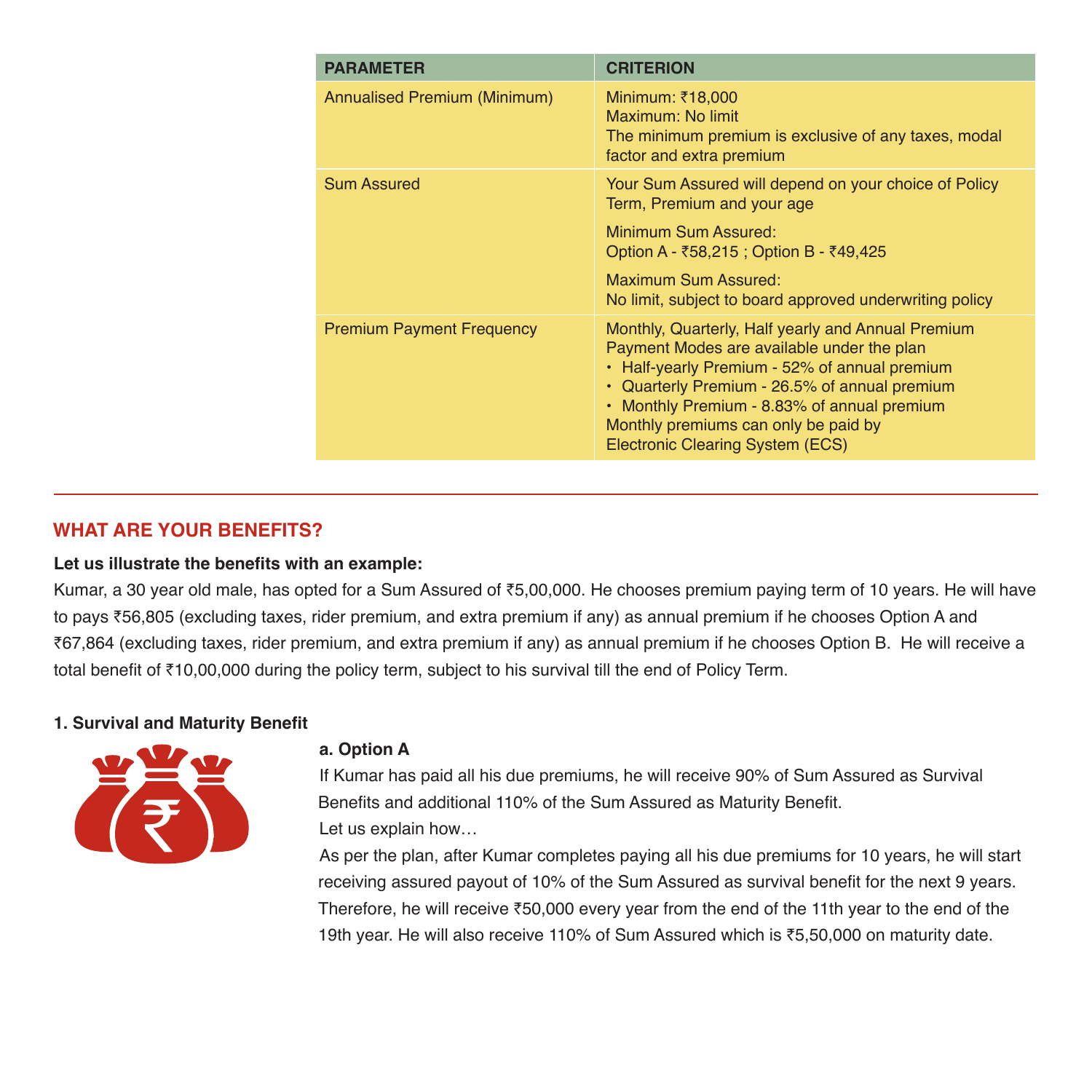

# **b. Option B**

 If Kumar has paid all his due premiums, he will receive 40% of Sum Assured as Survival Benefits and additional 160% of the Sum Assured as Maturity Benefit. Let us explain how…

 As per the plan, after Kumar completes paying all his due premiums for 10 years, he will start receiving assured payout of 10% of the Sum Assured as survival benefit for the next 4 years. Therefore, he will receive  $\text{\textdegree}50,000$  every year from the end of the 11th year to the end of the 14th year. He will also receive 160% of Sum Assured which is, ₹8,00,000 on maturity date

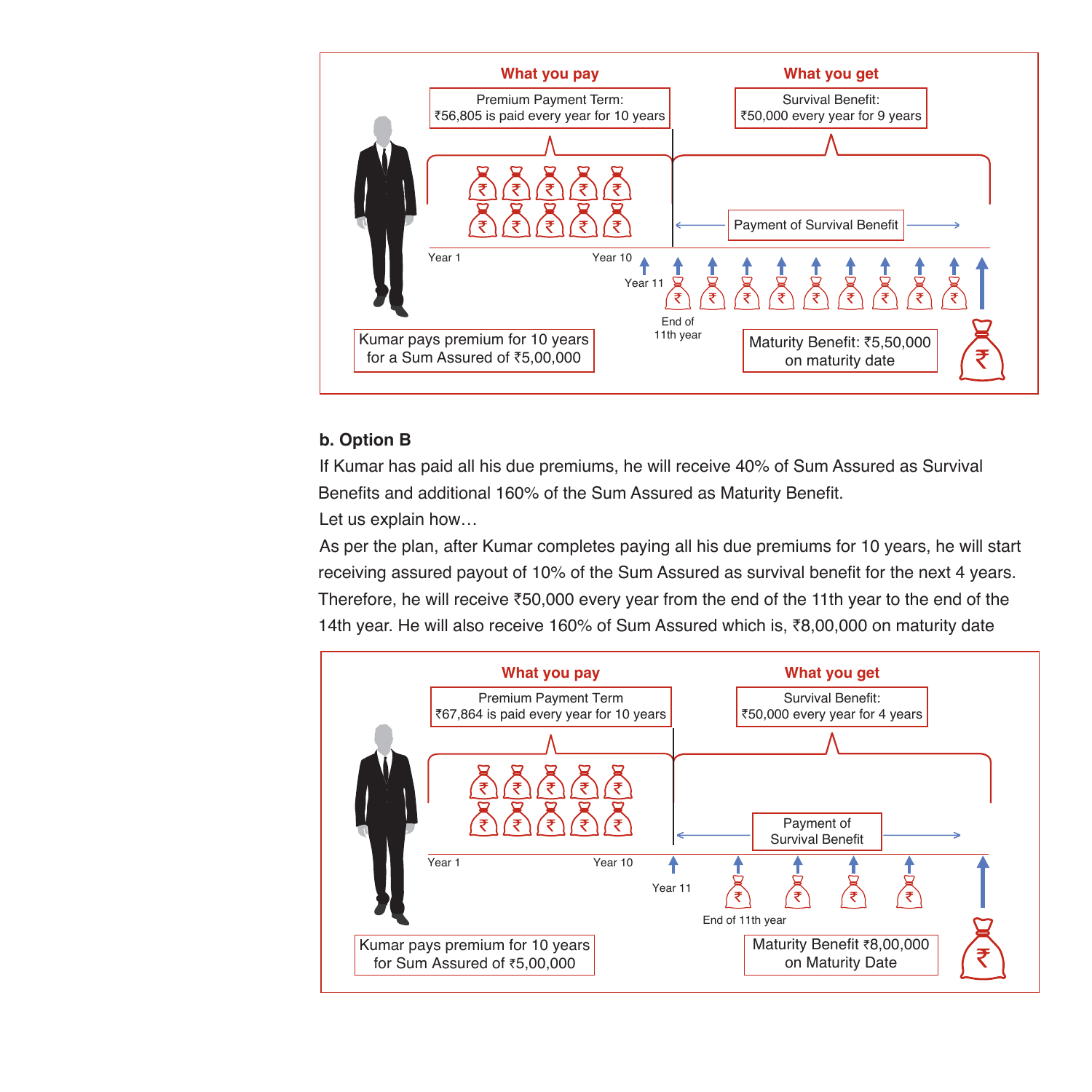

**Death Benefit** In case of your unfortunate demise during the policy term, the Death Sum Assured will be payable to your nominee.

> In order to ensure that your family is always adequately protected, the Death Sum Assured shall be highest of the following:

- i. 10 times Annualised Premium (excluding taxes and extra premiums, if any), or
- ii. 105% of total premiums paid (excluding taxes and extra premiums, if any) as on date of death or
- iii. Maturity Sum Assured which is equal to 110% of Sum Assured for option A or 160% of Sum Assured for Option B.
- iv. Absolute amount assured to be paid on death which is equal to the Sum Assured

# **Continuing the same example from above:**

Kumar, a 30 year old male, has opted for a Sum Assured of  $\bar{z}5,00,000$ . He chooses Plan Option A and a premium paying term of 10 years. He pays  $\overline{56,805}$  as annual premium (excluding taxes, rider premium, and extra premium if any). Unfortunately, he expires during the 4th policy year. In this case, Kumar's nominee will receive the following Death Benefit:



| <b>SUMMARY OF</b>     |  |
|-----------------------|--|
| <b>YOUR BENEFITS:</b> |  |

|                          | <b>Your Benefits</b>                                                                                                                                                                                    |
|--------------------------|---------------------------------------------------------------------------------------------------------------------------------------------------------------------------------------------------------|
| <b>Survival Benefits</b> | 10% of sum assured at the end of every year after the Premium Payment Term,<br>for 9 years for Option A and 4 years for Option B.                                                                       |
| <b>Maturity Benefit</b>  | 110% of sum assured for Option A and 160% of sum assured for Option B at the<br>end of Policy Term                                                                                                      |
| Death Benefit            | Death Sum Assured will be payable to your nominee. Death Sum Assured shall<br>be highest of the following:<br>i. 10 times Annualised Premium (excluding taxes and extra premiums, if any),<br><b>or</b> |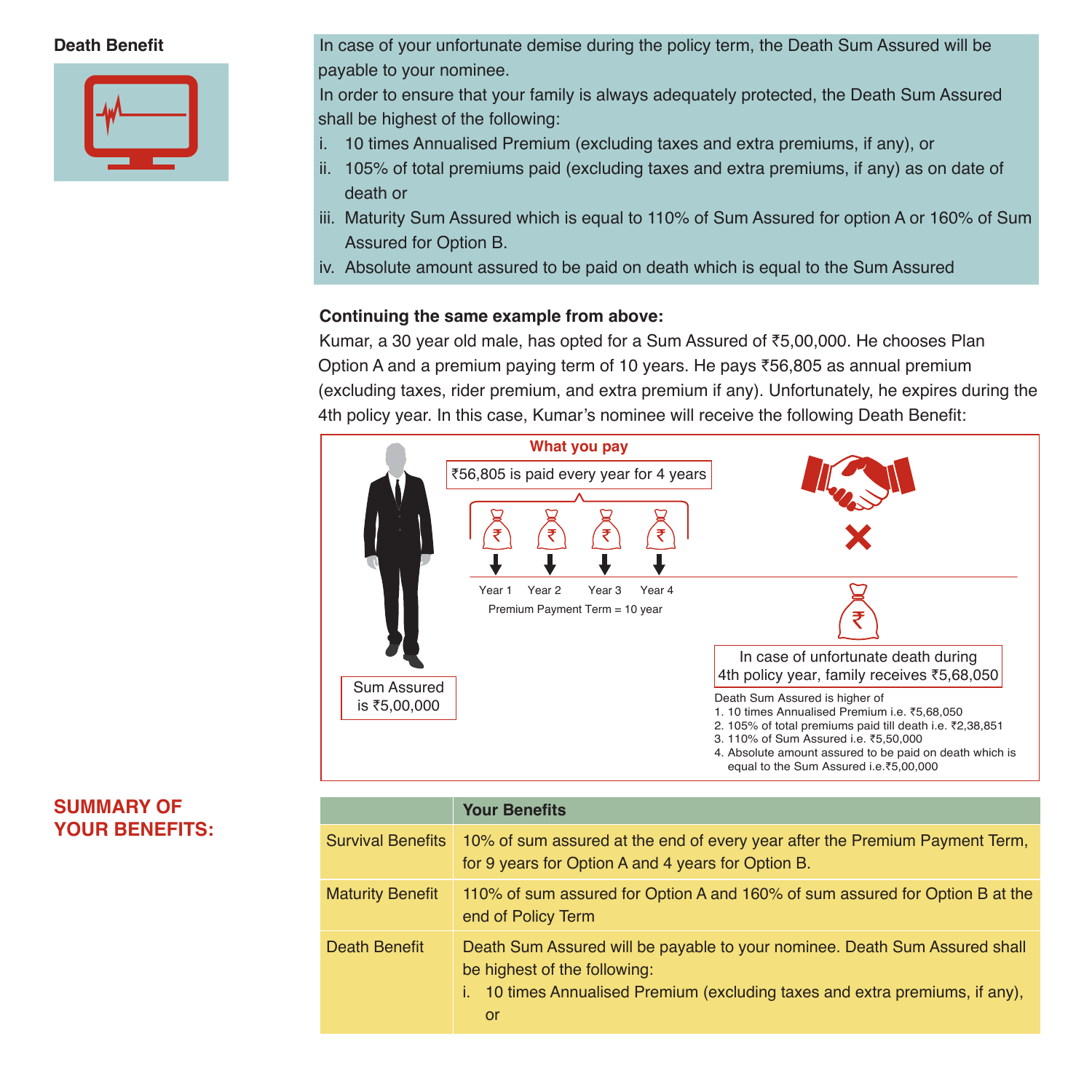|                                                   | <b>Your Benefits</b>                                                                                                                                                                                                                                                                                                                                                                                                                                           |  |  |  |
|---------------------------------------------------|----------------------------------------------------------------------------------------------------------------------------------------------------------------------------------------------------------------------------------------------------------------------------------------------------------------------------------------------------------------------------------------------------------------------------------------------------------------|--|--|--|
|                                                   | ii. 105% of total premiums paid (excluding taxes and extra premiums, if any) as<br>on date of death or<br>iii. 110% of Sum Assured for option A or 160% of Sum Assured for Option B<br>iv. Absolute amount assumed to be paid on death which is equal to the Sum<br><b>Assured</b>                                                                                                                                                                             |  |  |  |
| <b>LITTLE PRIVILEGES,</b><br><b>JUST FOR YOU:</b> |                                                                                                                                                                                                                                                                                                                                                                                                                                                                |  |  |  |
| <b>Free Look Period</b>                           | In case you disagree with any of the terms and conditions of your policy, you can return the<br>policy to the company within 15 days (30 days if the policy is sold through the Distance<br>Marketing Mode) of its receipt for cancellation, stating your objections. Future Generali will<br>refund the policy premium after the deduction of proportionate risk premium for the period of<br>cover, stamp duty charges, cost of medical examination, if any. |  |  |  |
|                                                   | Note: Distance Marketing means insurance solicitation by way of telephone calling/ short<br>messaging service (SMS)/other electronic modes like e-mail, internet & interactive television<br>(DTH)/direct mail/ newspaper & magazine inserts or any other means of communication other<br>than in person.                                                                                                                                                      |  |  |  |
| <b>Grace Period</b>                               | You get a grace period of 30 days if you have opted for annual, half yearly or quarterly<br>premium payment or 15 days is you have opted for monthly premium payment from the<br>premium due date to pay your missed premium. During these days, you will continue to be<br>covered and be entitled to receive all the benefits subject to deduction of due premium.                                                                                           |  |  |  |
| <b>Flexibility to make changes</b>                | We allow you to make change in the mode of payment basis valid reasons submitted by you,<br>which shall be applicable from the next policy anniversary.                                                                                                                                                                                                                                                                                                        |  |  |  |
| Loan                                              | You may apply for a loan after your policy has acquired a Surrender Value. The loan amount<br>can be from a minimum of Rs 10,000 up to a maximum of 85% of the Surrender Value. For<br>more details, please refer the policy document. The current interest rate for the financial year<br>2017-18 applicable on loans is 9% per annum. Please contact our branch office or call us to<br>know the current applicable interest rate.                           |  |  |  |
| <b>Tax Benefits</b>                               | • Tax benefits under section 80C of the Income-tax Act, 1961, may be available to an<br>individual for the premiums paid subject to the conditions/ limits specified therein                                                                                                                                                                                                                                                                                   |  |  |  |
|                                                   | • Benefits received under a life insurance policy may be exempt under section 10 (10D) of<br>the Income-tax Act, 1961, subject to the conditions specified therein                                                                                                                                                                                                                                                                                             |  |  |  |
|                                                   | • For further details, please consult your tax advisor. Tax benefits are subject to change from                                                                                                                                                                                                                                                                                                                                                                |  |  |  |

time to time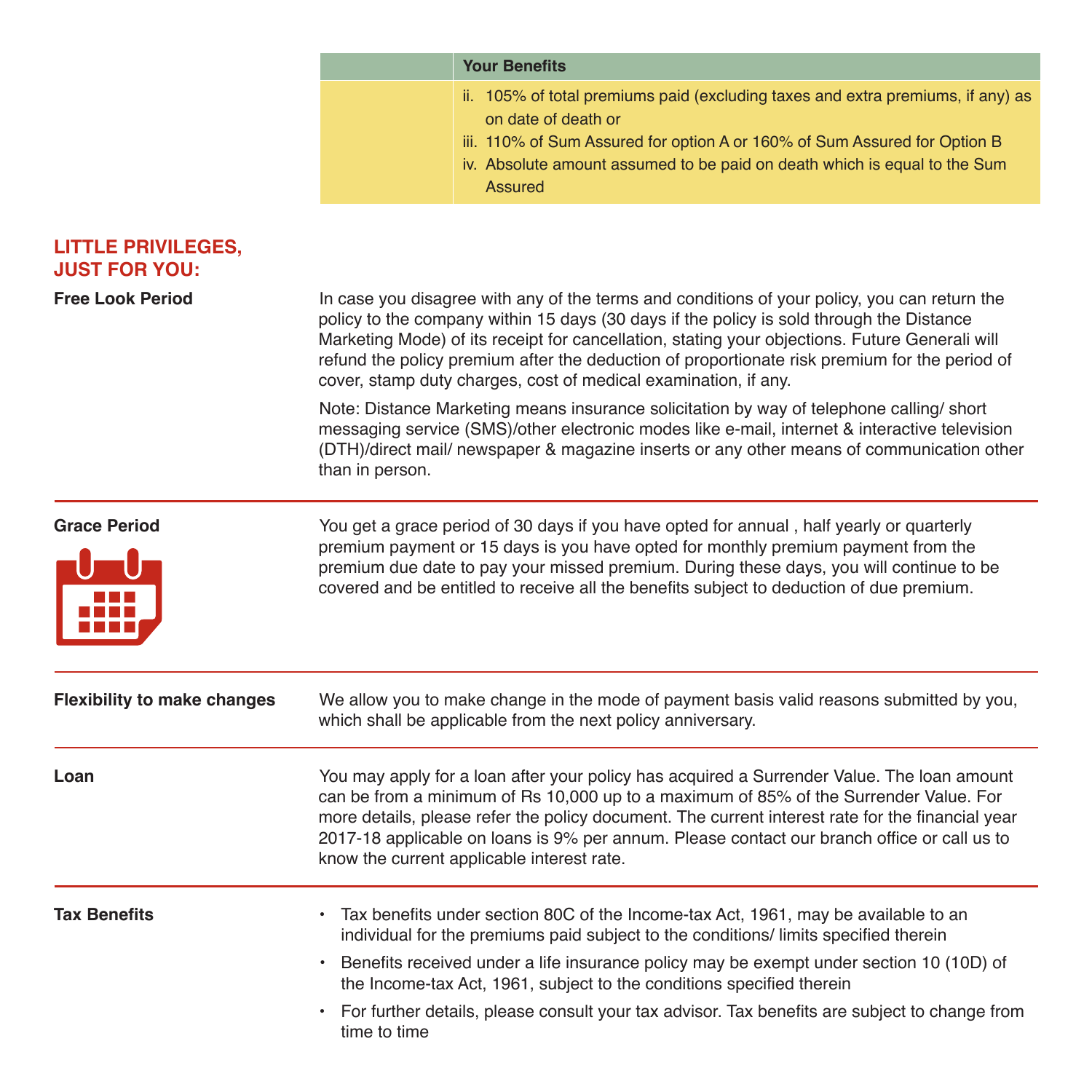#### **High Sum Assured Discount:**

High Sum Assured Discount will be applicable as given below:

| Discount on Premium per 1,000 Sum Assured $(3)$ |      |      |      |                 |  |
|-------------------------------------------------|------|------|------|-----------------|--|
| Sum Assured (₹) / Premium Payment Term          | l 5  |      | 10   | 12 <sup>°</sup> |  |
| $\geq$ 3 Lakhs but less than 5 Lakhs            | 4.00 | 3.00 | 2.00 | 1.00            |  |
| $>= 5$ Lakhs                                    | 8.00 | 6.00 | 4.00 | 2.00            |  |

**Premium Discount** Policies taken directly (i.e. without involving any channel) by Future Group employees, spouse of the employees and their blood relatives will be eligible for a staff discount of 5% of premium in all policy years. Blood relatives include children of the employee, parents of the employee, siblings of the employee (brothers / sisters)

# **TERMS AND CONDITIONS**

#### **Non-payment of premiums during the first 2 years**

- If any due premiums for first 2 policy years have not been paid within the grace period, the policy shall lapse and shall have no value.
- All risk ceases while the policy is in lapsed status.
- You have the option to revive the policy within 2 years from the date of the first unpaid due premium. You will be required to pay arrears of premium along with interest.
- If the policy is not revived by the end of the revival period, the policy will terminate and no benefits are payable.

#### **Non-payment of premiums after the first 2 years**

- If due premiums for atleast first 2 policy years have been paid and subsequent premiums have not been paid within the period of grace, then the policy will be converted to a paid-up policy and the Sum Assured, Maturity Sum Assured and Death Sum Assured will be reduced in the same proportion as the ratio of number of premiums paid to the total number of premiums payable under the policy.
- In case of Death of the Life Assured during the Policy Term, Death Paid-up Sum Assured will be paid to the nominee and the policy will terminate.
- Survival Benefits will be paid as percentage of Paid-up Sum Assured.
- Maturity Benefits paid will be Maturity Paid-up Sum Assured.
- You can revive your paid up policy within a period of two years from the due date of the first unpaid premium provided the policy term is not over.
- You can surrender your paid up policy anytime

- **Revival •** You have the option to revive a lapsed/paid-up policy within 2 years from the date of the first unpaid due premium.
	- You will be required to pay arrears of premium along with interest and provide evidence of insurability.
	- A Paid-up policy cannot be revived once the policy term is over.

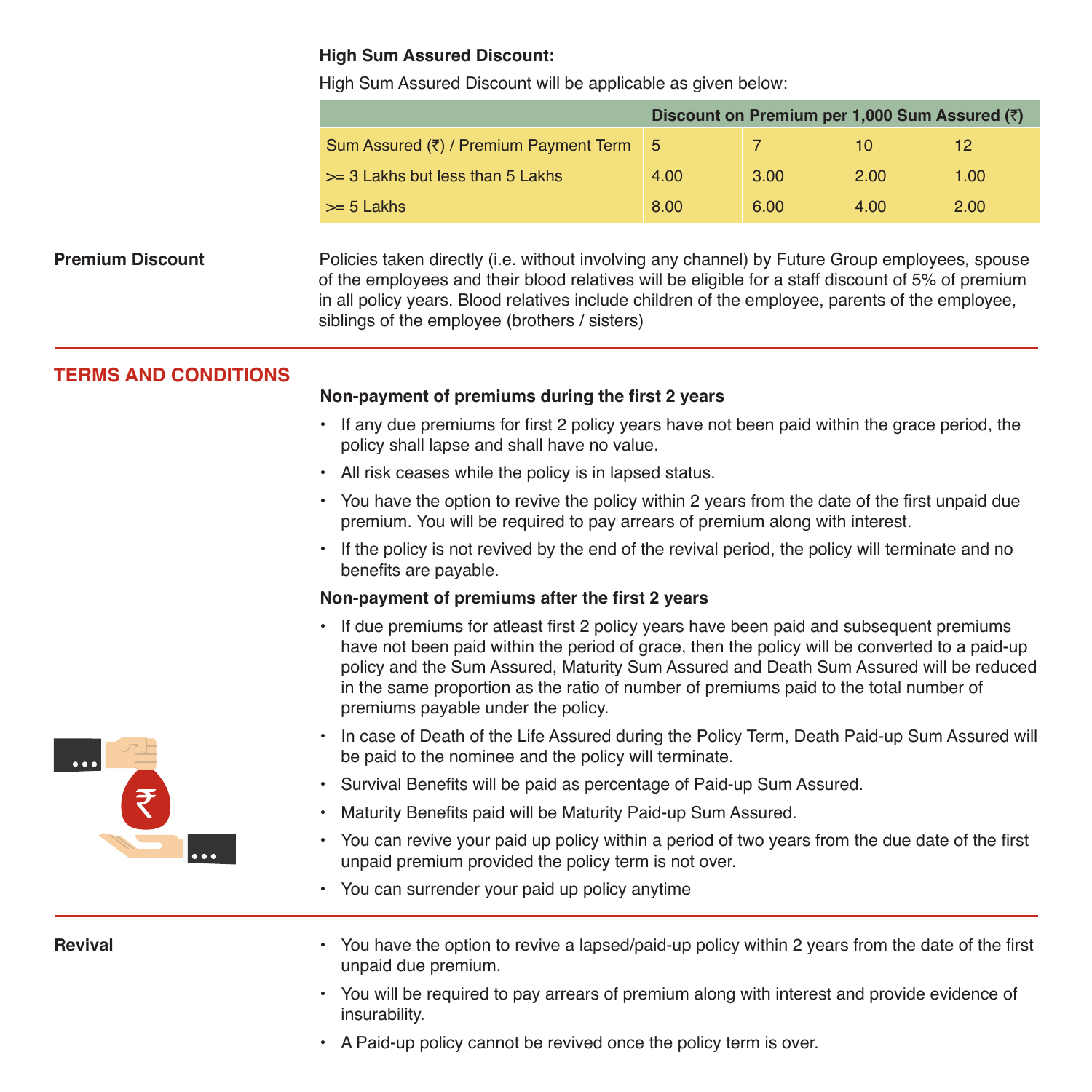## **Surrender Value** We encourage you to continue your policy as planned; however, you have the option to surrender the same for immediate cash requirement, in case of an emergency anytime after the payment of two full year's premiums. The amount payable on surrender will be higher of the Guaranteed Surrender Value (GSV) and Special Surrender Value (SSV).

**Guaranteed Surrender Value** The GSV shall be a percentage of total premium paid (excluding taxes, rider premium and extra premiums, if any) less sum total of Survival Benefits already paid, where percentage is as follows:

## **Option A**

| <b>Premium Term</b>             | 5              | $\overline{7}$        | 10             | 12  |  |  |
|---------------------------------|----------------|-----------------------|----------------|-----|--|--|
| <b>Policy Term</b>              | 15             | 17                    | 20             | 22  |  |  |
| <b>Policy Year of Surrender</b> |                |                       |                |     |  |  |
| $2 - 3$                         | 30%            | 30%                   | 30%            | 30% |  |  |
| $4 - 7$                         | 50%            | 50%                   | 50%            | 50% |  |  |
| 8                               | 55%            | 54%                   | 53%            | 53% |  |  |
| 9                               | 60%            | 58%                   | 56%            | 55% |  |  |
| 10                              | 65%            | 62%                   | 59%            | 58% |  |  |
| 11                              | 70%            | 66%                   | 62%            | 61% |  |  |
| 12                              | 75%            | 70%                   | 65%            | 63% |  |  |
| 13                              | 80%            | 74%                   | 68%            | 66% |  |  |
| 14                              | 85%            | 78%                   | 72%            | 69% |  |  |
| 15                              | 90%            | 82%                   | 75%            | 71% |  |  |
| 16                              | Not Applicable | 86%                   | 78%            | 74% |  |  |
| 17                              | Not Applicable | 90%                   | 81%            | 77% |  |  |
| 18                              | Not Applicable | <b>Not Applicable</b> | 84%            | 79% |  |  |
| 19                              | Not Applicable | Not Applicable        | 87%            | 82% |  |  |
| 20                              | Not Applicable | Not Applicable        | 90%            | 85% |  |  |
| 21                              | Not Applicable | Not Applicable        | Not Applicable | 87% |  |  |
| 22                              | Not Applicable | Not Applicable        | Not Applicable | 90% |  |  |

# **Option B**

| <b>Premium Term</b>             | 5   | 7   | 10  | 12  |  |  |
|---------------------------------|-----|-----|-----|-----|--|--|
| <b>Policy Term</b>              | 10  | 12  | 15  | 17  |  |  |
| <b>Policy Year of Surrender</b> |     |     |     |     |  |  |
| $\overline{2}$                  | 30% | 30% | 30% | 30% |  |  |
| 3                               | 30% | 30% | 30% | 30% |  |  |
| 4                               | 50% | 50% | 50% | 50% |  |  |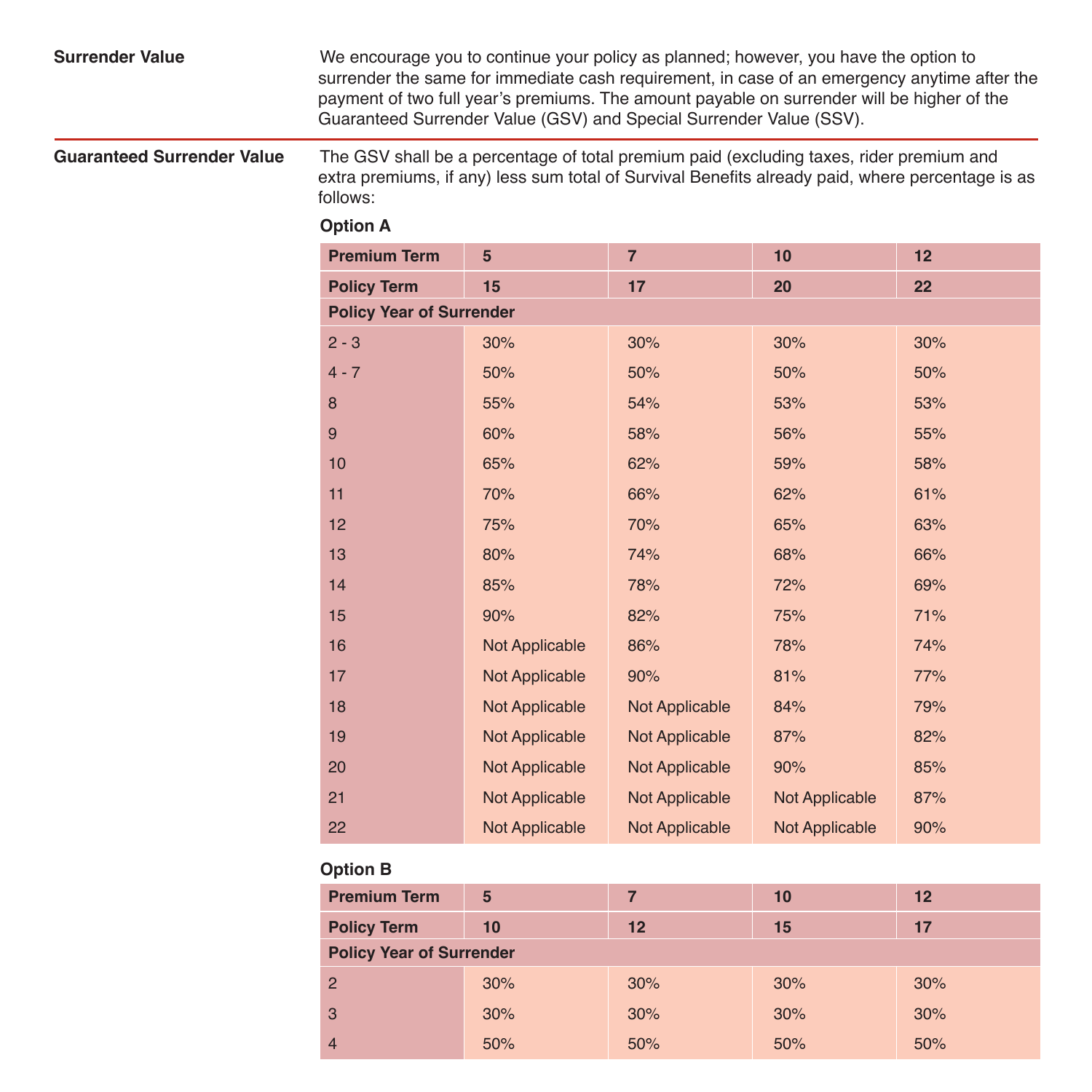|                                  | <b>Premium Term</b>                                                                                                                                                                                                                                                                                                                                                                                                                                                                                                                                                                                                                                                                                                                                                  | $5\phantom{.0}$       | $\overline{7}$        | 10             | 12  |  |
|----------------------------------|----------------------------------------------------------------------------------------------------------------------------------------------------------------------------------------------------------------------------------------------------------------------------------------------------------------------------------------------------------------------------------------------------------------------------------------------------------------------------------------------------------------------------------------------------------------------------------------------------------------------------------------------------------------------------------------------------------------------------------------------------------------------|-----------------------|-----------------------|----------------|-----|--|
|                                  | <b>Policy Term</b>                                                                                                                                                                                                                                                                                                                                                                                                                                                                                                                                                                                                                                                                                                                                                   | 10                    | 12                    | 15             | 17  |  |
|                                  | <b>Policy Year of Surrender</b>                                                                                                                                                                                                                                                                                                                                                                                                                                                                                                                                                                                                                                                                                                                                      |                       |                       |                |     |  |
|                                  | 5                                                                                                                                                                                                                                                                                                                                                                                                                                                                                                                                                                                                                                                                                                                                                                    | 50%                   | 50%                   | 50%            | 50% |  |
|                                  | 6                                                                                                                                                                                                                                                                                                                                                                                                                                                                                                                                                                                                                                                                                                                                                                    | 50%                   | 50%                   | 50%            | 50% |  |
|                                  | $\overline{7}$                                                                                                                                                                                                                                                                                                                                                                                                                                                                                                                                                                                                                                                                                                                                                       | 50%                   | 50%                   | 50%            | 50% |  |
|                                  | 8                                                                                                                                                                                                                                                                                                                                                                                                                                                                                                                                                                                                                                                                                                                                                                    | 63%                   | 58%                   | 55%            | 54% |  |
|                                  | 9                                                                                                                                                                                                                                                                                                                                                                                                                                                                                                                                                                                                                                                                                                                                                                    | 77%                   | 66%                   | 60%            | 58% |  |
|                                  | 10                                                                                                                                                                                                                                                                                                                                                                                                                                                                                                                                                                                                                                                                                                                                                                   | 90%                   | 74%                   | 65%            | 62% |  |
|                                  | 11                                                                                                                                                                                                                                                                                                                                                                                                                                                                                                                                                                                                                                                                                                                                                                   | <b>Not Applicable</b> | 82%                   | 70%            | 66% |  |
|                                  | 12                                                                                                                                                                                                                                                                                                                                                                                                                                                                                                                                                                                                                                                                                                                                                                   | Not Applicable        | 90%                   | 75%            | 70% |  |
|                                  | 13                                                                                                                                                                                                                                                                                                                                                                                                                                                                                                                                                                                                                                                                                                                                                                   | Not Applicable        | <b>Not Applicable</b> | 80%            | 74% |  |
|                                  | 14                                                                                                                                                                                                                                                                                                                                                                                                                                                                                                                                                                                                                                                                                                                                                                   | Not Applicable        | Not Applicable        | 85%            | 78% |  |
|                                  | 15                                                                                                                                                                                                                                                                                                                                                                                                                                                                                                                                                                                                                                                                                                                                                                   | <b>Not Applicable</b> | Not Applicable        | 90%            | 82% |  |
|                                  | 16                                                                                                                                                                                                                                                                                                                                                                                                                                                                                                                                                                                                                                                                                                                                                                   | <b>Not Applicable</b> | <b>Not Applicable</b> | Not Applicable | 86% |  |
|                                  | 17                                                                                                                                                                                                                                                                                                                                                                                                                                                                                                                                                                                                                                                                                                                                                                   | Not Applicable        | Not Applicable        | Not Applicable | 90% |  |
| <b>Special Surrender Value</b>   | Special Surrender Value (SSV) factors will be based on the company's expectation of future<br>financial and demographic conditions based on past data and may be reviewed by the<br>company from time to time with prior approval from IRDAI.                                                                                                                                                                                                                                                                                                                                                                                                                                                                                                                        |                       |                       |                |     |  |
|                                  | Special Surrender Value = Special Surrender Value Factor x (2* Paid Up Sum Assured<br>less any sum total of Survival Benefits already paid)                                                                                                                                                                                                                                                                                                                                                                                                                                                                                                                                                                                                                          |                       |                       |                |     |  |
|                                  | Paid Up Sum Assured = (No of premiums paid / Total No of premiums payable)* Sum Assured<br>A policy terminates on surrender and no further benefits are payable under the policy.                                                                                                                                                                                                                                                                                                                                                                                                                                                                                                                                                                                    |                       |                       |                |     |  |
| <b>Nomination and Assignment</b> | Nomination, in accordance with Section 39 of the Insurance Act, 1938, is permitted under this<br>policy.                                                                                                                                                                                                                                                                                                                                                                                                                                                                                                                                                                                                                                                             |                       |                       |                |     |  |
|                                  | Assignment, in accordance with Section 38 of the Insurance Act, 1938 is permitted under this<br>policy.                                                                                                                                                                                                                                                                                                                                                                                                                                                                                                                                                                                                                                                              |                       |                       |                |     |  |
| <b>Riders</b>                    | To enhance your financial protection and to secure yourself/your family against accidental<br>disability or demise, we present to you Rider which you may choose as an additional<br>protection. There is one rider option available under this plan - Future Generali Accidental<br>Benefit Rider (UIN: 133B027V01). Please refer to respective rider brochure for details.<br>The premium pertaining to health related or critical illness riders shall not exceed 100% of<br>premium under the base product, the premiums under all other life insurance riders put<br>together shall not exceed 30% of premiums under the base product. Any benefit arising under<br>each of the above mentioned riders shall not exceed the sum assured under the base product. |                       |                       |                |     |  |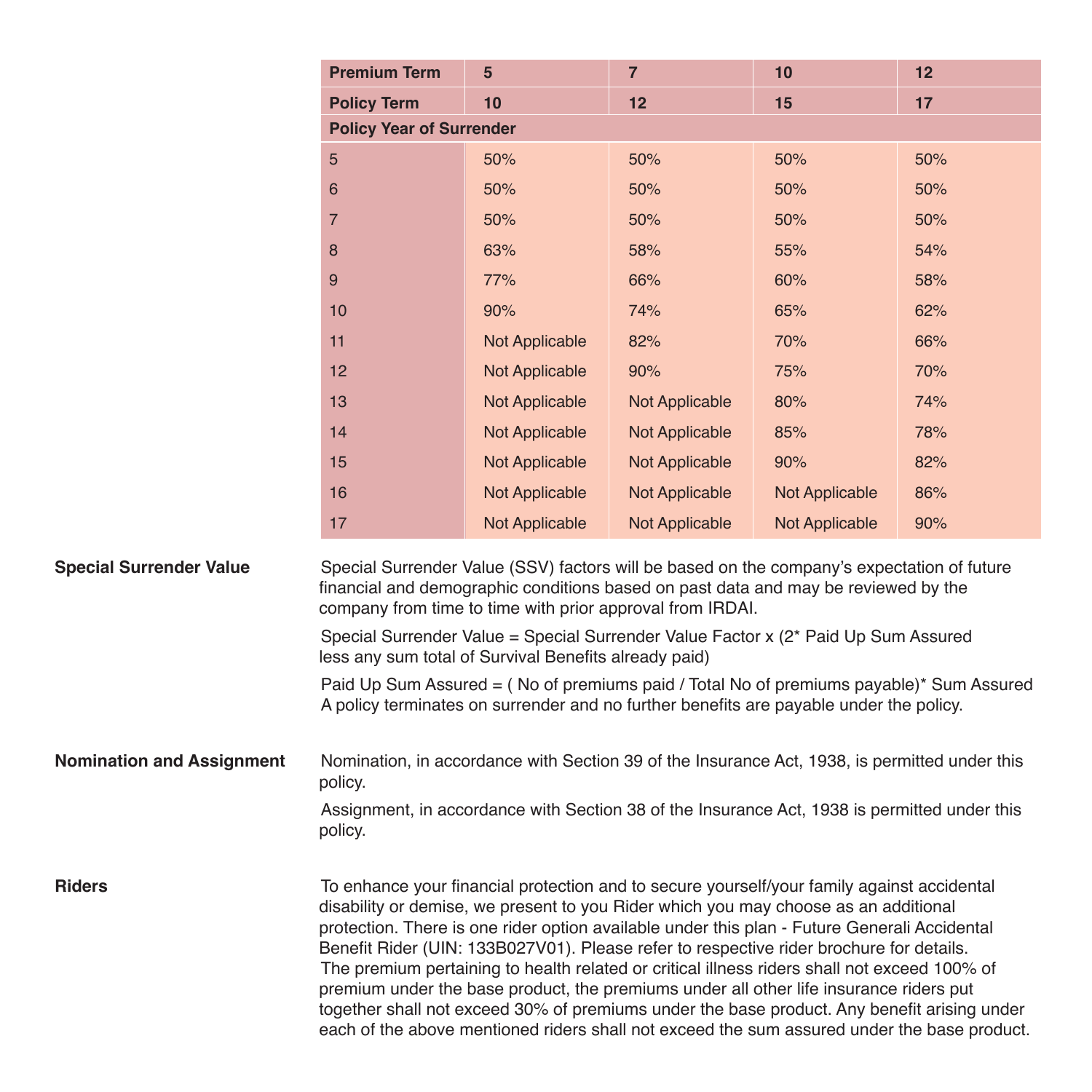**EXCLUSIONS**

**Suicide If the life assured commits suicide within one year from the policy inception date, the policy will** be void and only 80% of the Premiums paid will be payable to the nominee.

> If the life assured commits suicide within one year from the revival date, if revived, the policy will be void and higher of 80% of the premiums paid or the surrender value, if any, will be payable to the nominee.

## **Prohibition on rebates**

#### **Section 41 of the Insurance Act, 1938 states:**



 No person shall allow or offer to allow, either directly or indirectly, as an inducement to any person to take or renew or continue an insurance in respect of any kind of risk relating to lives or property in India, any rebate of the whole or part of the commission payable or any rebate of the premium shown on the policy, nor shall any person taking out or renewing or continuing a policy accept any rebate, except such rebate as may be allowed in accordance with the published prospectuses or tables of the insurer:

 Provided that acceptance by an insurance agent of commission in connection with a policy of life insurance taken out by himself on his own life shall not be deemed to be acceptance of a rebate of premium within the meaning of this sub section if at the time of such acceptance the insurance agent satisfies the prescribed conditions establishing that he is a bona fide insurance agent employed by the insurer.

 Any person making default in complying with the provisions of this section shall be liable for a penalty which may extend to ten lakh rupees.

#### **Section 45 of the Insurance Act, 1938 states:**



- 1. No Policy of Life Insurance shall be called in question on any ground whatsoever after the expiry of 3 years from the date of the policy i.e. from the date of issuance of the policy or the date of commencement of risk or the date of revival of the policy or the date of the rider to the policy, whichever is later.
- 2. A policy of Life Insurance may be called in question at any time within 3 years from the date of issuance of the policy or the date of commencement of risk or the date of revival of the policy or the date of the rider to the policy, whichever is later, on the ground of fraud.

 For further information, Section 45 of the Insurance laws (Amendment) Act, 2015 may be referred



**WHY CHOOSE US?** Future Generali is a joint venture between India's leading retailer Future Group, Italy based insurance major Generali and Industrial Investment Trust Ltd (IITL). The company was incorporated in 2006 and brings together the unique qualities of the founding companies - local experience and knowledge with global insurance expertise.

> Future Generali offers an extensive range of life insurance products, and a network that ensures we are close to you wherever you go.